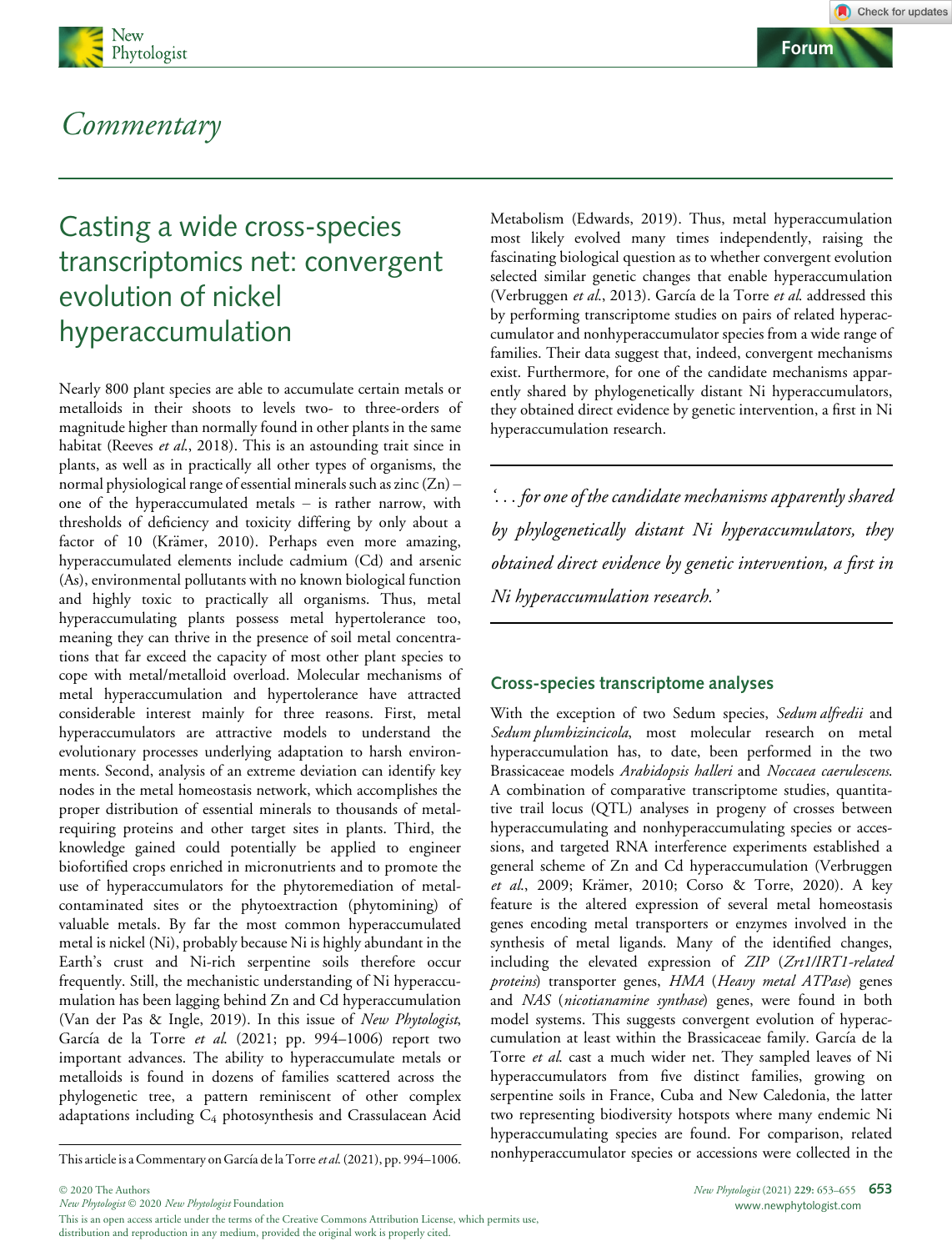same areas. RNA was sequenced and from the resulting reads, reference transcriptomes were generated and annotated. In order to allow functional comparison across lineages, clusters of orthologous groups (COGs) were inferred that contain orthologous genes differentially expressed between related hyperaccumulator and nonhyperaccumulator species in at least three different families. Altogether 26 such COGs were identified. The most robustly up-regulated COG among them corresponds to ferroportin (FPN)/IREG (iron-regulated) transporters. They are named after the only known cellular iron (Fe) export system in mammals, FPN. In humans, it is a key component of Fe homeostasis, controlling the release of absorbed Fe from enterocytes into the plasma (Coffey & Ganz, 2017). Other known FPN substrates include Zn, cobalt (Co) and Ni. FPN/ IREG transporters had been implicated in Ni hyperaccumulation before as they were identified in intra-specific comparisons to be constitutively up-regulated in Ni hyperaccumulating accessions relative to nonhyperaccumulating accessions of N. caerulescens (Halimaa et al., 2014) and Senecio coronatus (Meier *et al*., 2018). García de la Torre *et al*. have now found strong evidence for a functional role of FPN/IREG genes across diverse families and thus for convergent evolution.

#### The plant transformation challenge

Corroboration of a hypothesized gene function is most convincing when phenotypes of wild-type individuals can be compared to those of respective loss-of-function mutants. Whenever phenomena are studied that are not expressed by the model systems of molecular genetics, this calls for genetic interventions to obtain such mutants. A prerequisite for the use of RNA interference, artificial microRNAs or CRISPR-Cas is a successful plant transformation. The lack of reliable, highly efficient transformation protocols has, for a long time, hampered research on major crop plants and hyperaccumulators. The study by García de la Torre et al. now makes a significant step forward by developing a method to study gene function via knockdowns in a hyperaccumulator species. Thus far, few successful transformations of metal hyperaccumulating species have been reported (Liu et al., 2017; Ahmadi et al., 2018), none for N. caerulescens. Using Rhizobium rhizogenes root transformation, García de la Torre *et al*. obtained several lines of a Ni hyperaccumulating N. caerulescens accession carrying an amiRNA construct targeting the IREG2 gene. This represents a major achievement, yet such lines are less informative than transformants with a stable knockdown of IREG2 in leaves would be. Silencing of IREG2 in roots caused a reduction of Ni accumulation. This is cautiously interpreted as evidence for IREG2-mediated vacuolar sequestration of Ni (Fig. 1), which is consistent with the demonstrated localization of IREG2 in the tonoplast and the transport activity for Ni ions shown by heterologous expression in yeast. Nickel accumulation in leaves, however, was not affected in the transgenic lines. Directly analysing the significance of elevated IREG2 expression in leaves of diverse Ni hyperaccumulators, for example via targeted mutagenesis by CRISPR-Cas, will depend on further advances in plant transformation.



Fig. 1 A hypothetical model of nickel (Ni) hyperaccumulation. Following uptake through unknown transporters possibly belonging to the ZIP family,  $Ni<sup>2+</sup>$  ions are chelated by low molecular weight ligands (L). IREG2 sequesters Ni in vacuoles of root and leaf cells. IREG2 expression is elevated in leaves of Ni hyperaccumulating species compared to related nonhyperaccumulator species. Root-expressed IREG2 possibly drives the uptake of Ni, explaining the strong correlation between IREG2 transcript level and root Ni accumulation observed by García de la Torre *et al*. (2021; pp. 994–1006) in<br>this issue of New *Phytologist,* Ligands are hypothesized to bind Ni not only in this issue of New Phytologist. Ligands are hypothesized to bind Ni not only in the cytosol but also in vacuoles (organic acids) and possibly the xylem. Cytosolic Ni–L complexes may reduce the rate of vacuolar sequestration in root cells. Several clusters of orthologous groups (COGs) up-regulated across a wide phylogenetic range of Ni hyperaccumulators suggest enhanced synthesis of specialized metabolites, functioning as (yet unidentified) low molecular weight Ni ligands. Other COGs indicate hyperaccumulatorspecific cell wall modifications possibly related to Ni storage sites in the leaf apoplast. Nickel xylem loading and leaf uptake transporters are unknown.